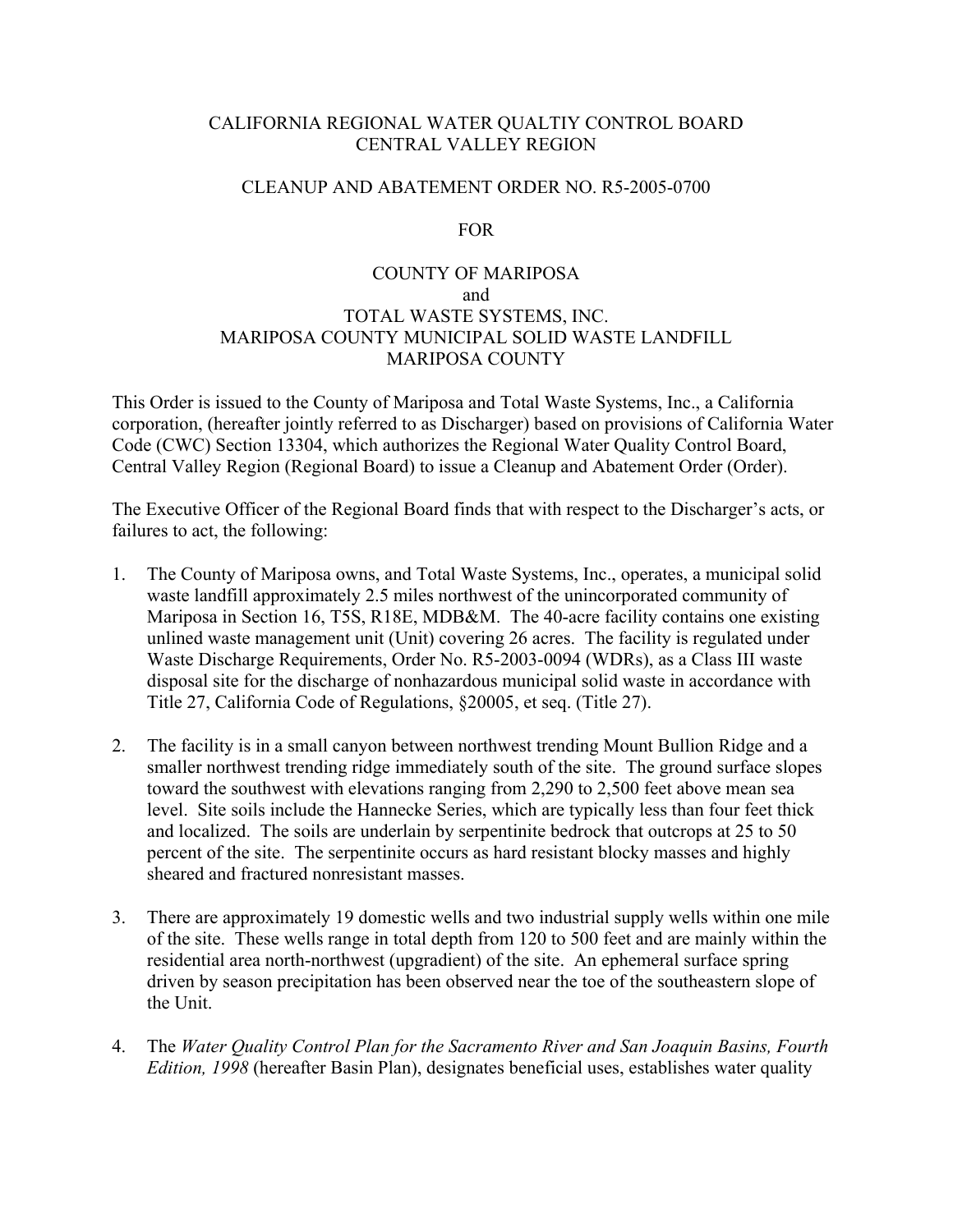objectives, contains implementation programs for achieving objectives, and incorporates by reference plans and policies adopted by the State Water Resources Control Board.

- 5. Surface drainage from the landfill is toward two on-site intermittent drainages that are tributaries of Horse Gulch, which is tributary to Agua Fria Creek in the Mariposa Hydrologic Area (538.00) of the San Joaquin Basin. Agua Fria Creek flows to Mariposa Creek, which enters Mariposa Reservoir 12 miles southwest of the site. The designated beneficial uses of these surface waters, according to the Basin Plan, include municipal and domestic supply, hydropower generation, contact and noncontact water recreation, warm fresh water habitat, preservation of rare, threatened and endangered species, and groundwater recharge.
- 6. State Water Resources Control Board Order No. 97-03-DWQ (General Permit No. CAS000001), amended 17 April 1997, specifies waste discharge requirements for discharges of storm water associated with industrial activities, excluding construction activities, and requiring submission of a Notice Of Intent by industries to be covered under the permit. Waste disposal at landfills, including inert disposal facilities, is considered an industrial activity requiring submission of a Notice Of Intent for coverage under the general permit if storm water is to be discharged off-site. The Discharger has submitted a Notice Of Intent and received a Notice of Applicability for coverage under the general permit.
- 7. Regional Board staff received information on 10 January 2005 from Mariposa County Environmental Health Services staff that solid and liquid wastes were being discharged off-site from the Mariposa County Landfill. Regional Board staff inspected the site on 11 January 2005 and observed solid wastes in and near the on-site ephemeral drainage just off-site from the landfill property. In addition, leachate from the landfill was observed draining into the onsite ephemeral drainage. These discharges are a violation of Prohibition A.4. of the WDRs, which states that the discharge of solid or liquid waste or leachate to surface waters or surface water drainage courses is prohibited.
- 8. Regional Board staff also observed wastes along the access road on the west side of the landfill property as far as the southwest corner of the facility property. The wastes were carried off from areas of exposed wastes on the northwest side of the landfill, apparently resulting from recent stormwater runoff. This unauthorized relocation of wastes is a violation of Discharge Specification B.2. of the WDRs, which states that discharged waste shall remain within the designated disposal area at all times.
- 9. Regional Board staff also observed significant erosion of the intermediate cover on the northwest side of the landfill. Daylighting of wastes was observed as a result of erosion. This exposure of waste violates Storm Water Provision XII.J of the "Standard Provisions and Reporting Requirements for Waste Discharge Requirements for Nonhazardous Solid Waste Discharges Regulated by Title 27 and/or Subtitle D (27 CCR §20005 et seq. and 40 CRF 258 et seq.)," dated April 2000 (Standard Provisions), which states that cover materials shall be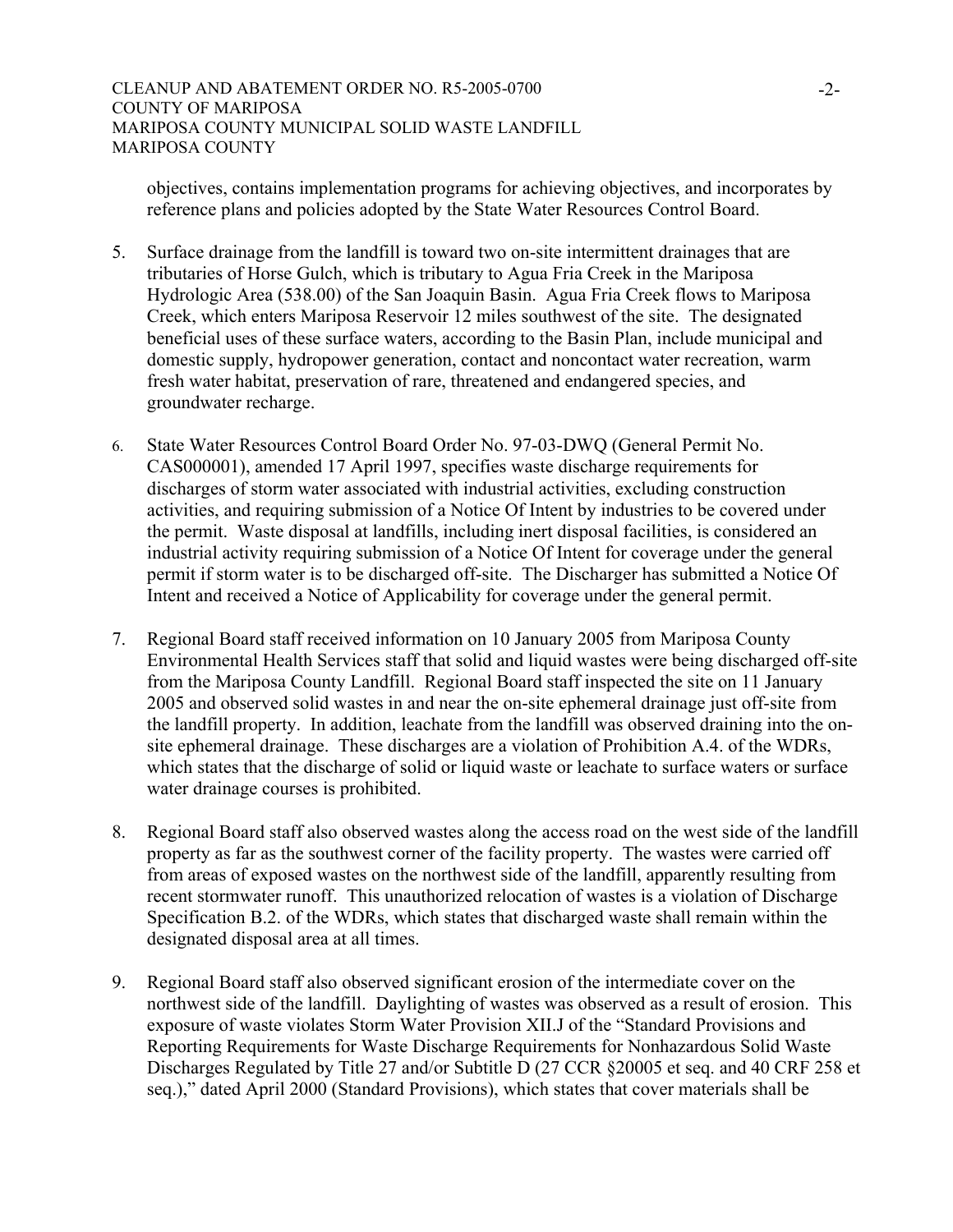graded to resist erosion as a result of precipitation [27 CCR §20365(f)]. Violations of this Storm Water Provision of the Standard Provisions is a violation of Provision G.4. of the WDRs, which states that the Discharger shall comply with the Standard Provisions, which are incorporated into the WDRs.

- 10. The unauthorized discharge may be attributed to insufficient intermediate cover in the area of the landfill from which the unauthorized discharge occurred. This lack of sufficient intermediate cover is a violation of Facility Specification VII.B. of the Standard Provisions, which states that intermediate cover consisting of compacted earthen material of at least twelve (12) inches shall be placed on all surfaces of the fill where no additional solid waste will be deposited within 180 days [27 CCR §20700(a)]. Noncompliance with this Facility Specification of the Standard Provisions is a violation of Provision G.4. of the WDRs.
- 11. During a facility inspection performed on 6 January 2004, Regional Board staff observed wastes off-site on the northwest side of the landfill that were carried off from areas of exposed wastes, apparently resulting from recent stormwater runoff. This discharge was a violation of Discharge Specification B.2. and Provision G.4. of the WDRs. A Notice of Violation (NOV) was issued to the Discharger on 9 January 2004 for the violations, which required the Discharger to submit documentation describing the reparations made to bring the facility into compliance with the WDRs. The Discharger complied with the NOV by the submission of a report dated 20 February 2004.
- 12. Section 13304(a) of the California Water Code provides that:

*Any person who has discharged or discharges waste into waters of this state in violation of any waste discharge requirements or other order or prohibition issued by a regional board or the state board, or who has caused or permitted, causes or permits, or threatens to cause or permit any waste to be discharged or deposited where it is, or probably will be, discharged into the waters of the state and creates, or threatens to create, a condition of pollution or nuisance, shall upon order of the regional board clean up such waste or abate the effects thereof or, in the case of threatened pollution or nuisance, take other necessary remedial action. Upon failure of any person to comply with such cleanup or abatement order, the Attorney General, at the request of the board, shall petition the superior court for that county for the issuance of an injunction requiring such person to comply therewith. In the suit, the court shall have jurisdiction to grant a prohibitory or mandatory injunction, either preliminary or permanent, as the fact may warrant.*

13. The Discharger is subject to this Order issued pursuant to Section 13304 of the California Water Code because: (1) the solid and liquid wastes described in the above findings are "wastes" as defined in California Water Code Section 13050; (2) as described in the above findings, the Discharger has discharged waste into waters of this state in violation of the WDRs; and (3) as described in the above findings, the Discharger has caused or permitted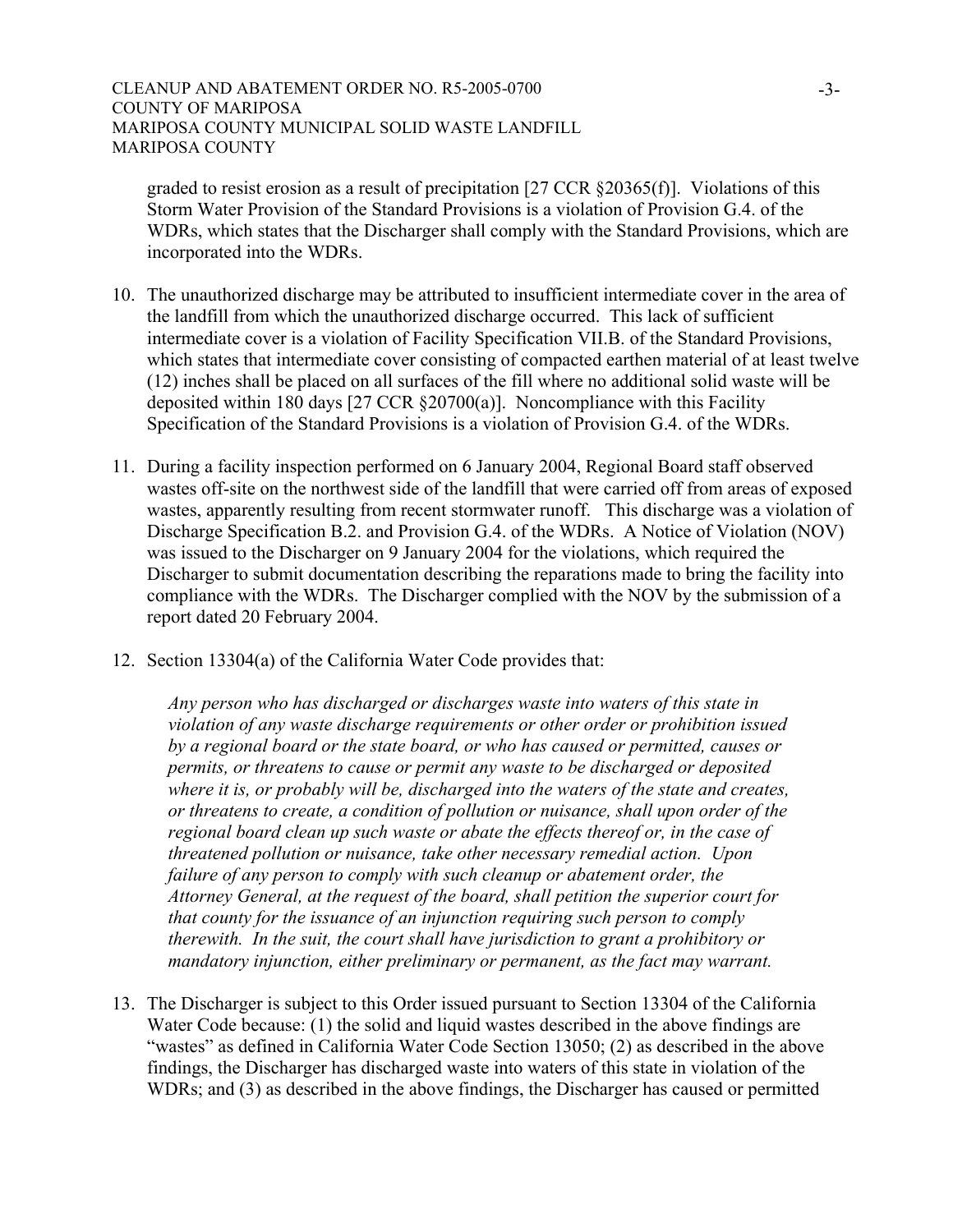waste to be discharged or deposited where it has and probably will be discharged into waters of the state and has created and threatens to create a condition of pollution or nuisance.

### 14. Section 13304(c)(1) of the California Water Code provides that:

*If the waste is cleaned up or the effects of the waste are abated, or, in the case of threatened pollution or nuisance, other necessary remedial action is taken by any governmental agency, the person or persons who discharged the waste, discharges the waste, or threatened to cause or permit the discharge of waste within the meaning of subdivision (a), are liable to that governmental agency to the extent of the reasonable costs actually incurred in cleaning up the waste, abating the effects of the waste, supervising the cleanup or abatement activities, or taking other remedial action. The amount of the costs is recoverable in a civil action by, and paid to, the governmental agency and state board to the extent of the latter's contribution to the cleanup costs from the State Water Pollution and Abatement Account or other available funds.* 

15. Section 13267(b) of the California Water Code provides that:

*In conducting an investigation specified in subdivision (a), the regional board may require that any person who has discharged, discharges, or is suspected of having discharged or discharging, or who proposes to discharge waste within its region, or any citizen or domiciliary, or political agency or entity of this state who has discharged, discharges, or is suspected of having discharged or discharging, or who proposes to discharge waste outside of its region that could affect the quality of waters of the state within its region shall furnish, under penalty of perjury, technical or monitoring program reports which the regional board requires. The burden, including costs, of these reports shall bear a reasonable relationship to the need for the report and the benefits to be obtained from the reports.* 

- 16. The technical reports required by this Order are necessary to assure compliance with this Order and the waste discharge requirements, and to protect the waters of the state. Existing data and information about the site indicates that waste has been discharged or may continue to be discharged at the property, which is currently owned and operated by the discharger named in this Order.
- 17. The issuance of this Order is an enforcement action taken by a regulatory agency and is exempt from the provisions of the California Environmental Quality Act, pursuant to Section 15321(a)(2), Title 14, California Code of Regulations. This Order specifically addresses remedial actions necessary to cleanup and abate the effects of material being discharged to waters of the State. Additional enforcement for violation of Waste Discharge Requirements Order No. R5-2003-094 and State Water Resources Control Board Order No. 97-03-DWQ will be considered.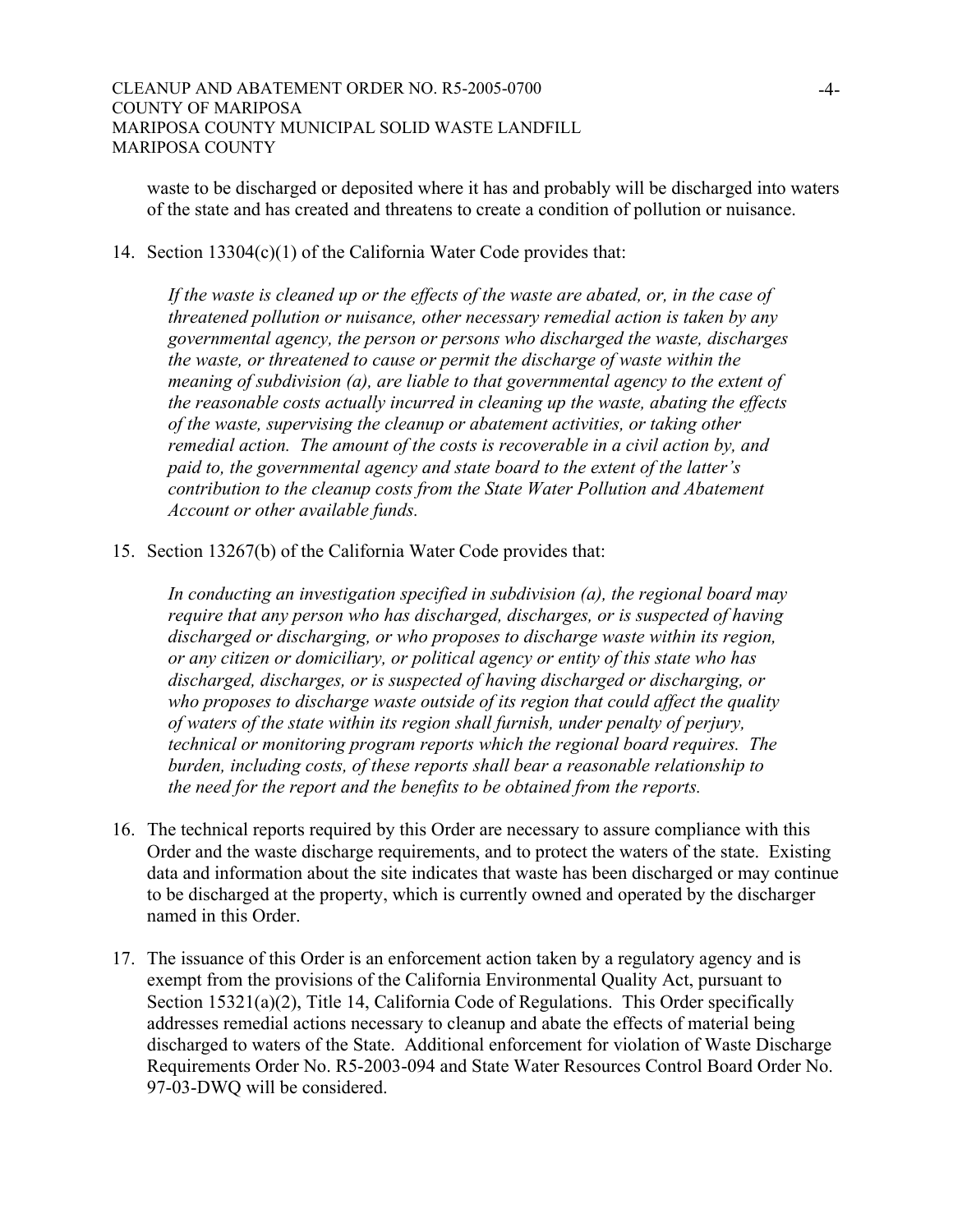- 18. Any person adversely affected by this action of the Regional Board may petition the State Water Resources Control Board (State Board) to review the action in accordance with Title 23, CCR Sections 2050-2068. The petition must be received by the State Board within 30 days of the date of this Order. Copies of the law and regulations applicable to filing petitions may be found on the Internet at http://www.waterboards.ca.gov/centralvalley or will be provided upon request.
- 19. Failure to comply with the provisions of this order may result in further enforcement action including, but not limited to, the imposition of Administrative Civil Liability pursuant to California Water Code Sections 13268 and/or 13350.

**IT IS HEREBY ORDERED THAT**, pursuant to Sections 13267 and 13304 of the California Water Code, the County of Mariposa and Total Waste Systems, Inc., their agents, successors, and assigns, shall comply with the following:

- 1. Clean up forthwith the waste that has discharged or threatens to discharge from the facility as described in the above findings and abate forthwith the existing and threatened effects of solid and liquid wastes discharged to surface waters or surface water drainage courses affected by the unauthorized discharge. "Forthwith" means as soon as reasonably possible, but in any event, no later than the compliance dates contained in this Order.
- 2. Compliance with No. 1 above shall include, but not necessarily be limited to, the following measures:
	- (a) **By 4 February 2005**, submit a report describing all tasks completed to clean up and abate the unauthorized discharge, including a description of the nature and extent of the discharge.
	- (b) **By 25 February 2005**, submit analytical results of any and all surface water and leachate samples collected during the course of the unauthorized discharge.
	- (c) **By 11 March 2005**, submit a report identifying all wells within 1,000 feet of the reaches of all surface waters or surface water drainage courses affected by the unauthorized discharge.
	- (d) **By 11 March 2005**, submit a report providing a survey measure of the thickness of intermediate cover in all areas of the landfill.
	- (e) **By 25 March 2005**, submit for Executive Officer review and approval a report that includes a work plan and time schedule for covering all waste such that all areas of the landfill requiring intermediate cover will be brought into compliance with Facility Specification VII.B. of the Standard Provisions.